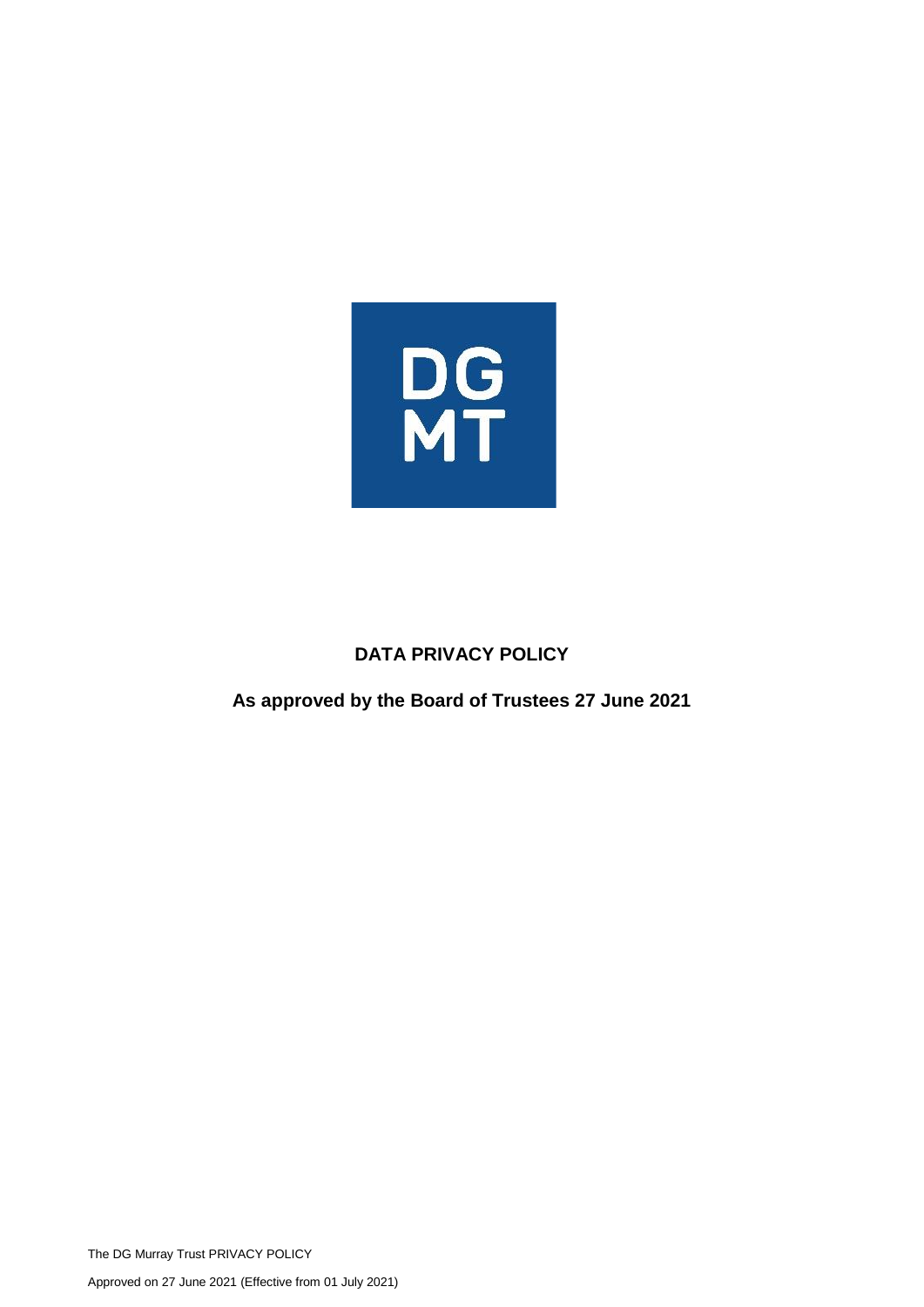# 1. **INTRODUCTION AND PURPOSE**

**DG**<br>MT

- 1.1. This policy sets out the data protection principles and procedures pertaining to the DG Murray Trust, a trust registered in the Republic of South Africa under Master's Reference Number IT141/1979, whose registered office is at Douglas Murray House, 1 Wodin Road, Claremont, Cape Town (the "**Organisation**") ("**Policy**").
- 1.2. In particular, this Policy summarises how the Organisation processes personal information belonging to, amongst others, its staff, business contacts, beneficiaries, funders, donors, and suppliers ("**data subjects**").
- 1.3. The Organisation takes the privacy of personal information very seriously, and is committed to processing personal information in accordance with data protection legislation, including the Protection of Personal Information Act (No. 4 of 2013) ("**POPI**") and, where applicable, the General Data Protection Regulation (EU 2016/679), the retained EU law version of the General Data Protection Regulation (EU) 2016/679) as it forms part of the law of England and Wales, Scotland, and Northern Ireland (together, "**GDPR**"), and any other applicable data protection legislation and/or regulation in force from time to time (collectively, the "**Data Protection Laws**").
- 1.4. This Policy is made available on the Organisation's website [\(https://dgmt.co.za/\)](https://dgmt.co.za/) and is otherwise available, on request, from the Organisation's head office.

# 2. **DEFINITIONS**

- 2.1. In this Policy, the following words mean:
	- 2.1.1. **child**. A natural person under the age of 18 years who is not legally competent, without the assistance of a competent person, to take any action or decision in respect of any matter concerning him- or herself.
	- 2.1.2. **competent person**. Any person who is legally competent to consent to any action or decision being taken in respect of any matter concerning a child.
	- 2.1.3. **consent**. Any voluntary, specific and informed expression of will in terms of which permission is given for the processing of personal information.
	- 2.1.4. **de-identify**. In relation to personal information of a data subject, to delete any information that:
		- 2.1.4.1. identifies the data subject;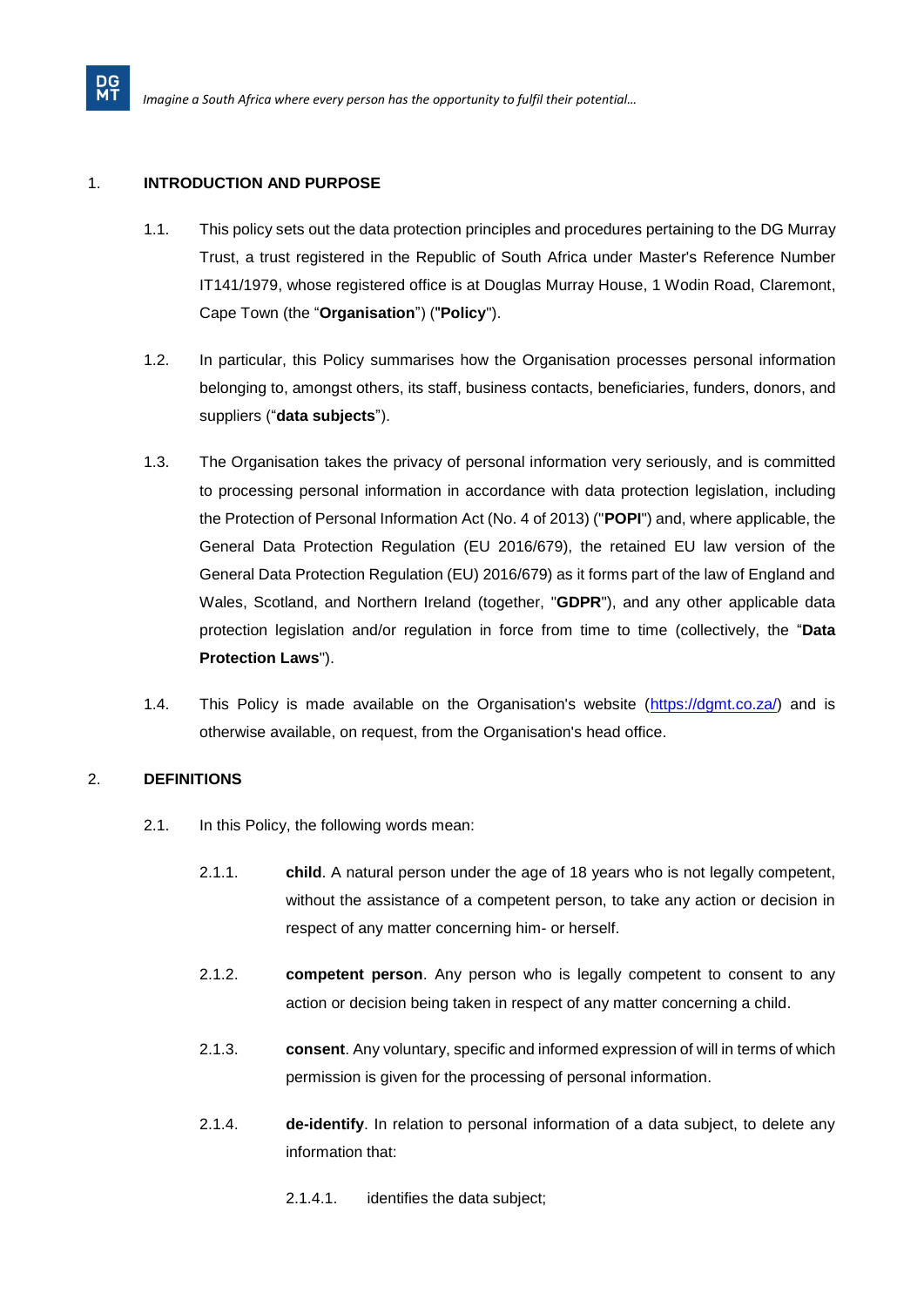- 2.1.4.2. can be used or manipulated by a reasonably foreseeable method to identify the data subject; or
- 2.1.4.3. can be linked by a reasonably foreseeable method to other information that identifies the data subject, and ''**de-identified**'' has a corresponding meaning.
- 2.1.5. **Information Officer**. As contemplated in POPI.
- 2.1.6. **operator**. A person who processes personal information for a responsible party in terms of a contract or mandate, without coming under the direct authority of that party.
- 2.1.7. **personal information**. Any information relating to a data subject who can be identified, directly or indirectly, by reference to an identifier such as a name, identification number, location data, an online identifier, or to one or more factors specific to the physical, physiological, genetic, mental, economic, cultural, or social identity of that data subject.
- 2.1.8. **personal information breach**. A breach of security leading to the accidental or unlawful destruction, loss, alteration, unauthorised disclosure of, or access to personal information transmitted, stored, or otherwise processed.
- 2.1.9. **process**. Any operation or set of operations performed on personal information or sets of personal information, whether or not by automated means, such as collection, recording, organisation, structuring, storage, adaptation or alteration, retrieval, consultation, use, disclosure by transmission, dissemination or otherwise making available, alignment or combination, restriction, erasure or destruction.
- 2.1.10. **Regulator**. The Information Regulator established in terms of section 39 of POPI.
- 2.1.11. **responsible party**. A public or private body or any other person which, alone or in conjunction with others, determines the purpose of and means for processing personal information.
- 2.1.12. **special personal information**. As contemplated in section 26 of POPI, which includes religious or philosophical beliefs, race or ethnic origin, trade union membership, political persuasion, health or sex life or biometric information of a data subject; and/or the criminal behaviour of a data subject to the extent that such information relates to: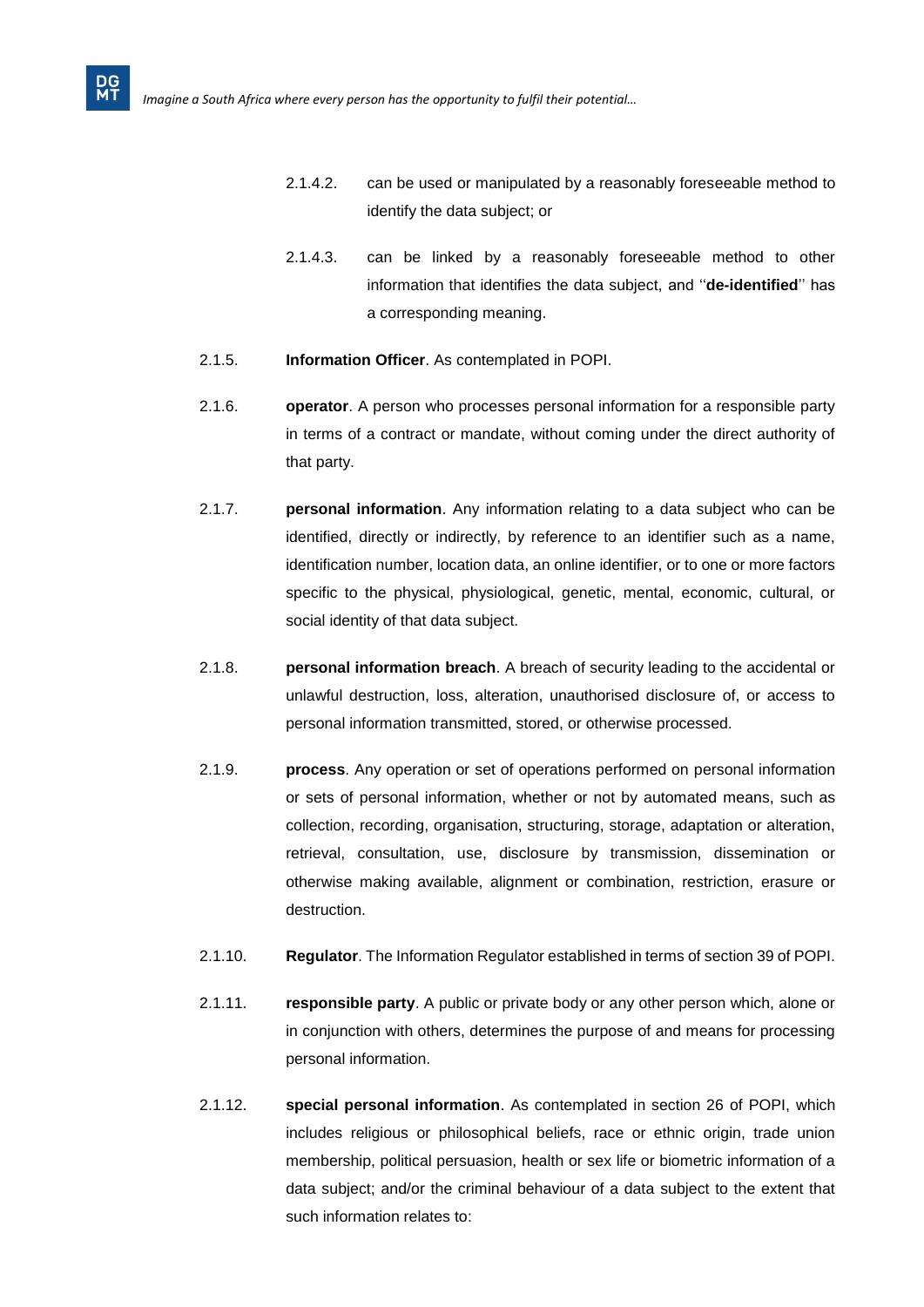- 2.1.12.1. the alleged commission by a data subject of any offence; or
- 2.1.12.2. any proceedings in respect of any offence allegedly committed by a data subject or the disposal of such proceedings.
- 2.2. In this Policy:

- 2.2.1. the words "**include**", "**including**" and "**in particular**" are by way of example only and shall not limit the generality of any preceding words;
- 2.2.2. if any provision becomes illegal, invalid or unenforceable, such provision shall be severed, to the extent of its illegality, invalidity or unenforceability, from the balance of this agreement; and
- 2.2.3. the words "**other**" and "**otherwise**" shall be interpreted as widely as possible and will not be limited by any preceding words.
- 2.3. This Policy has been drafted using the terminology contemplated in POPI. Where this Policy is interpreted in the context of GDPR, the terms:
	- 2.3.1. "I**nformation Officer**" shall be read as "**Data Protection Officer**";
	- 2.3.2. "**responsible party** " shall be read as " **data controller**";
	- 2.3.3. "**personal information** " shall be read as " **personal data**";
	- 2.3.4. "**Regulator**" shall be read as "**Supervisory Authority**"; and
	- 2.3.5. "**special personal information**" shall be read as "**special category personal information**",

as those terms are defined in GDPR.

# 3. **SCOPE**

The procedures and principles set out in this Policy must be followed at all times by the Organisation, its employees, agents, contractors, affiliates, and other parties working on behalf of the Organisation, including third-party operators processing personal information on the Organisation's behalf.

# 4. **INFORMATION OFFICER**

4.1. the Organisation's Information Officer is: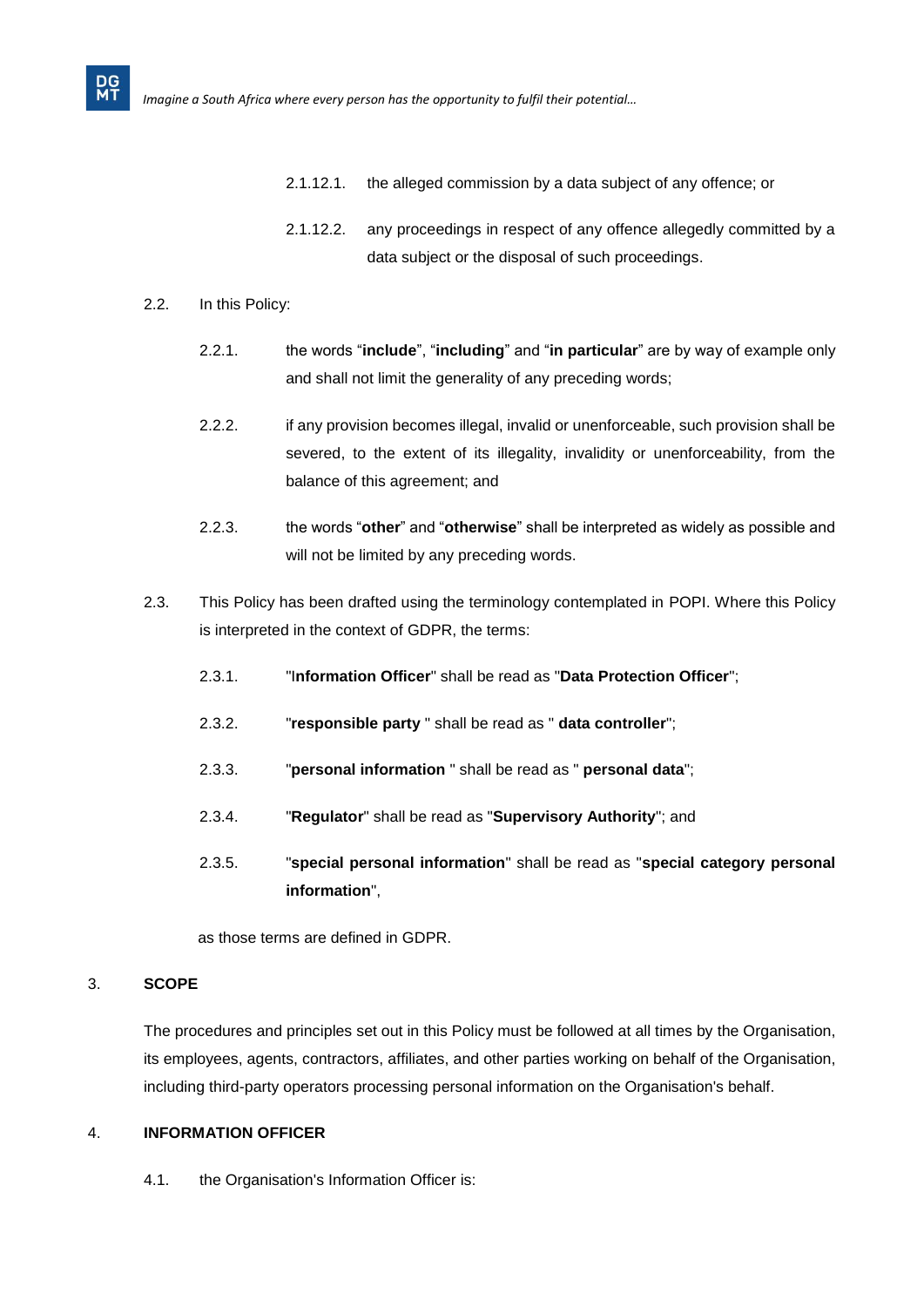#### **Senzo Hlophe | senzo@dgmt.co.za | 021 670 9840**

- 4.2. The Information Officer is responsible for administering this Policy and for developing and implementing any applicable related policies, procedures, and/or guidelines.
- 4.3. The Information Officer is tasked with ensuring that all employees, agents, contractors, affiliates, and other parties working on behalf of the Organisation, including third-party operators, comply with this Policy and, where applicable, implement all such practices, processes, controls, and training as is reasonably necessary to ensure such compliance.
- 4.4. Any questions relating to this Policy or to Data Protection Laws should be referred to the Information Officer. In particular, the Information Officer should always be consulted in the following cases:
	- 4.4.1. if there is any uncertainty relating to the lawful basis on which personal information is to be collected, held, and/or processed;
	- 4.4.2. if consent is being relied upon in order to collect, hold, and/or process personal information;
	- 4.4.3. if there is any uncertainty relating to the retention period for any particular type(s) of personal information;
	- 4.4.4. if any new or amended privacy notices or similar privacy-related documentation are required;
	- 4.4.5. if any assistance is required in dealing with the exercise of a data subject's rights (including, but not limited to, the handling of a subject's request/s);
	- 4.4.6. if a personal information breach (whether suspected or actual) has occurred;
	- 4.4.7. if there is any uncertainty relating to security measures (whether technical or organisational) required to protect personal information;
	- 4.4.8. if personal information is to be shared with third parties (whether such third parties are acting jointly as responsible parties or operators);
	- 4.4.9. if personal information is to be transferred outside of the country in which it is originally processed and there are questions relating to the legal basis on which to do so;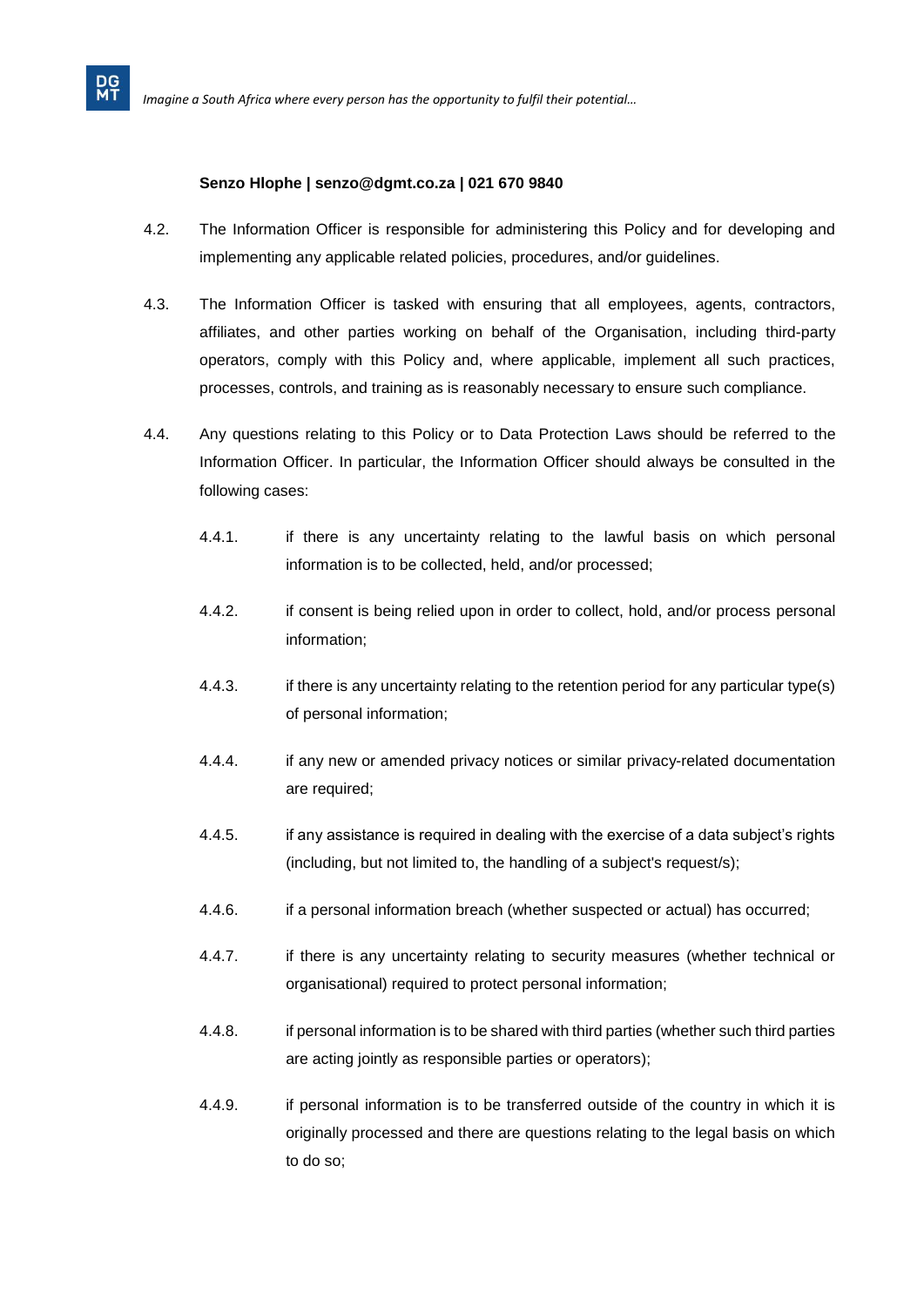- 4.4.10. when any significant new processing activity is to be carried out, or significant changes are to be made to existing processing activities;
- 4.4.11. when personal information is to be used for purposes different to those for which it was originally collected;
- 4.4.12. if any automated processing, including profiling or automated decision-making, is to be carried out; or
- 4.4.13. if any assistance is required in complying with the law applicable to direct marketing.

# 5. **THE RIGHTS OF DATA SUBJECTS**

**DG**<br>MT

Data subjects have the right to have their personal information processed in accordance with the conditions for the lawful processing of personal information as referred to in [Chapter 3](https://popia.co.za/protection-of-personal-information-act-popia/chapter-3-2/) of POPI. The Organisation is committed to upholding the rights of data subjects, which rights include:

- 5.1. the right to be notified;
- 5.2. the right of access;
- 5.3. the right to rectification;
- 5.4. the right to correction, destruction or erasure;
- 5.5. the right to object to or restrict processing;
- 5.6. the right to data portability;
- 5.7. rights with respect to automated decision-making and profiling;
- 5.8. the right to complain to the Regulator; and
- 5.9. the right to institute civil proceedings in relation to its personal information.

# 6. **DATA PROTECTION PRINCIPLES**

- 6.1. The Organisation is committed to promoting and upholding the conditions for the lawful processing of personal information as set out in POPI, being:
	- 6.1.1. accountability, as contemplated in section 8;
	- 6.1.2. processing limitation, as contemplated in sections 9 12;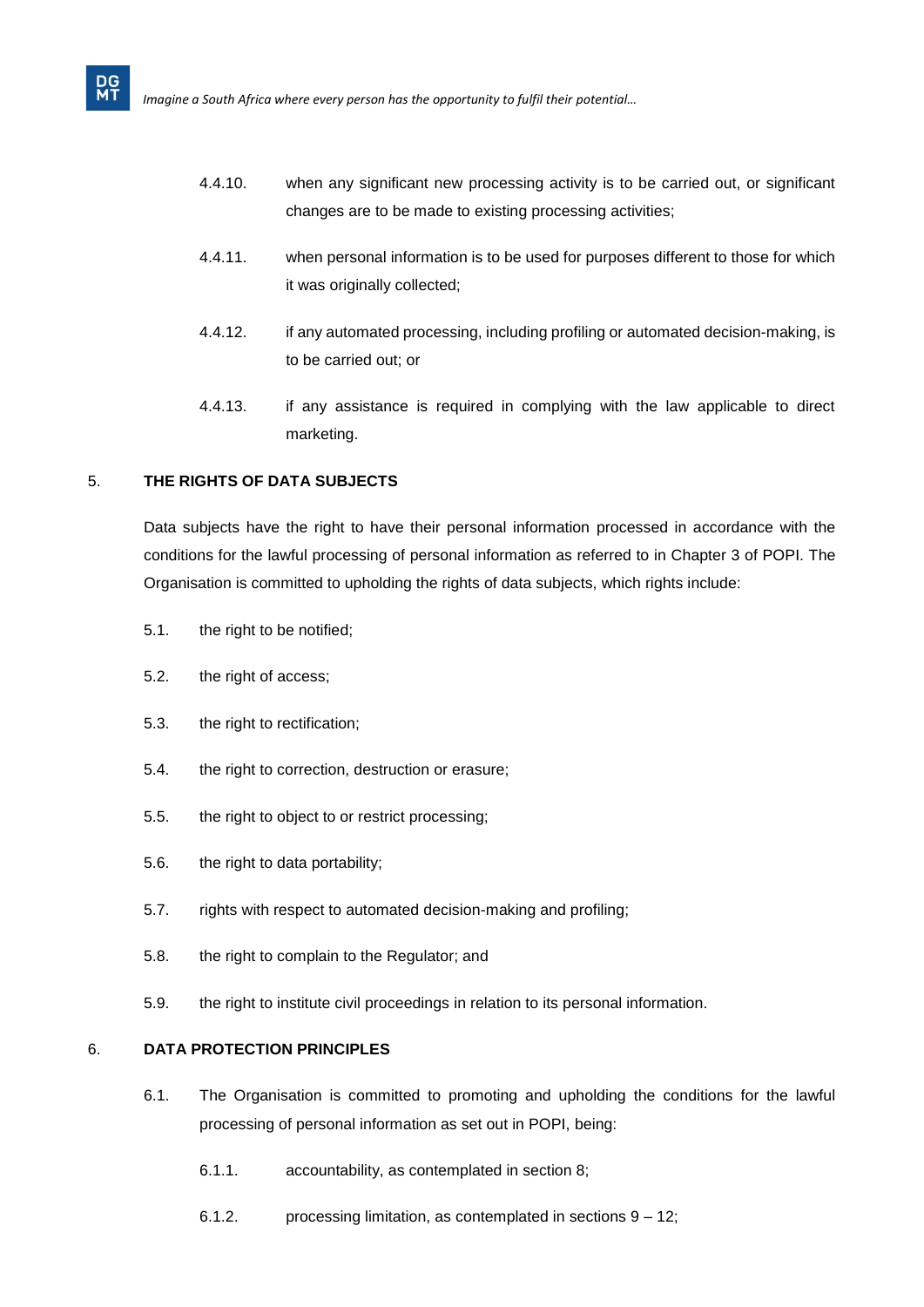- 6.1.3. purpose specification, as contemplated in sections 13 14;
- 6.1.4. further processing limitation, as contemplated in section 15;
- 6.1.5. information quality, as contemplated in section 16;
- 6.1.6. openness, as contemplated in sections 17 18;
- 6.1.7. security safeguards, as contemplated in sections 19 22; and
- 6.1.8. data subject participation, as contemplated in sections 23 25,

of POPI.

- 6.2. Accordingly, the Organisation is committed to processing personal information only in a manner that:
	- 6.2.1. is lawful and transparent;
	- 6.2.2. is specified, explicit, and legitimate, and for a particular purpose;
	- 6.2.3. is relevant, and limited to what is necessary in relation to the purposes for which it is processed;
	- 6.2.4. is accurate;
	- 6.2.5. permits identification of data subjects for no longer than is necessary or insofar as permitted by Data Protection Law; and
	- 6.2.6. ensures appropriate security of the personal information, including protection against unauthorised or unlawful processing and against accidental loss, destruction, or damage, using appropriate technical or organisational measures.

# 7. **PROCESSING OF PERSONAL INFORMATION**

- 7.1. The Organisation shall only process personal information if at least one of the following apply:
	- 7.1.1. the data subject (or a competent person, where the data subject is a child) consents to the processing;
	- 7.1.2. processing is necessary to carry out actions for the conclusion or performance of a contract to which the data subject is party;
	- 7.1.3. processing complies with an obligation imposed by law on the responsible party;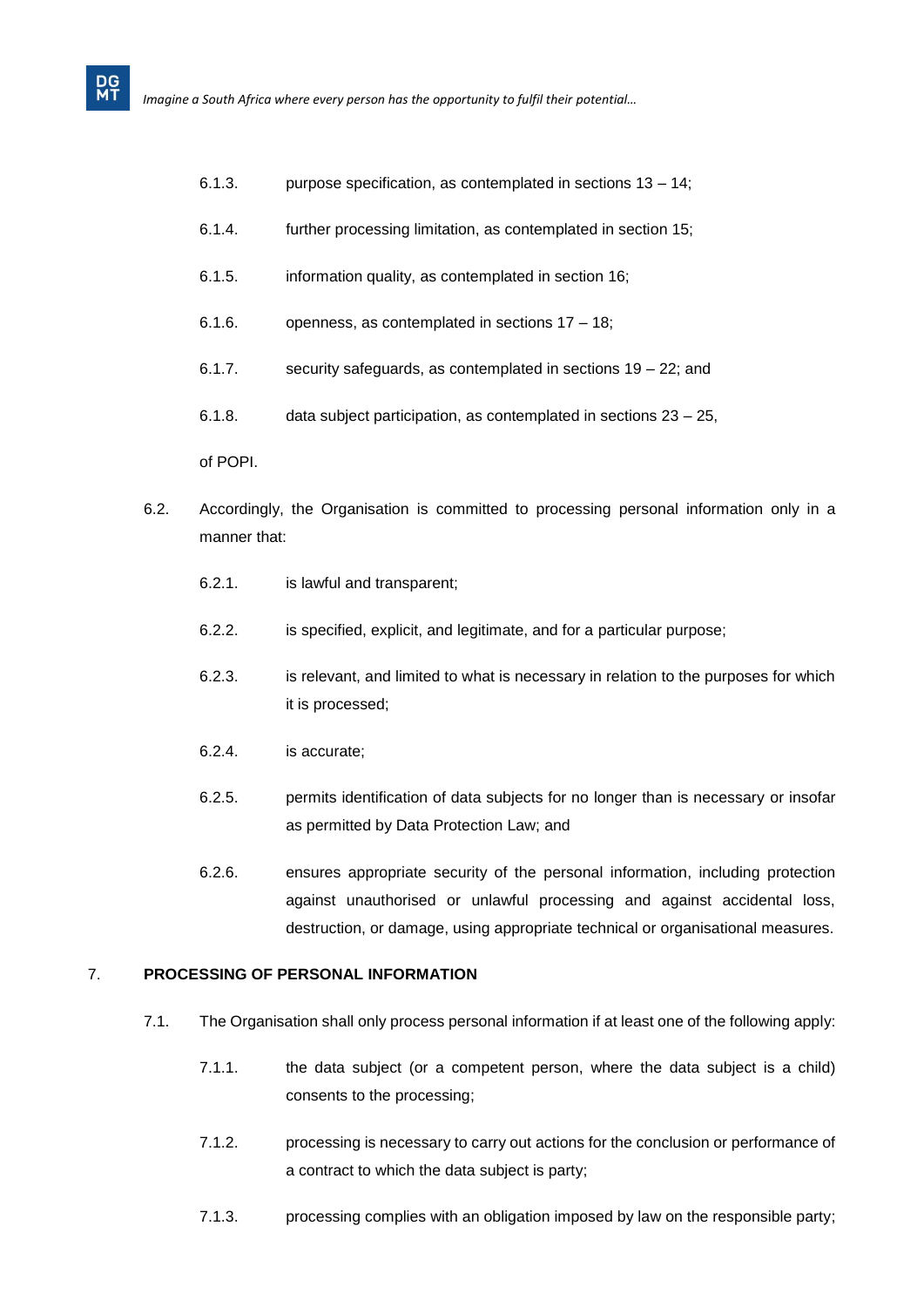- 7.1.4. processing protects a legitimate interest of the data subject;
- 7.1.5. processing is necessary for the proper performance of a public law duty by a public body; and/or
- 7.1.6. processing is necessary for pursuing the legitimate interests of the responsible party or of a third party to whom the information is supplied.
- 7.2. No person must share any personal information (including any special personal information and/or personal information belonging to a child) with the Organization unless they have the requisite consent from the relevant data subject to do so. Where a person transmits any personal information to the Organisation which belongs to a third party, that person warrants that they have obtained the requisite consent for the Organisation to process such information, and is responsible for notifying the Organisation immediately if such consent is withdrawn.

# 8. **PROCESSING OF SPECIAL PERSONAL INFORMATION**

The Organisation shall only process special personal information in accordance with the provisions of Part B of POPI. The processing of special personal information shall be lawful if at least one of the following applies:

- 8.1. processing is carried out with the consent of a data subject;
- 8.2. processing is necessary for the establishment, exercise or defence of a right or obligation in law;
- 8.3. processing is necessary to comply with an obligation of international public law;
- 8.4. processing is for historical, statistical or research purposes to the extent that:
	- 8.4.1. the purpose serves a public interest and the processing is necessary for the purpose concerned; or
	- 8.4.2. it appears to be impossible or would involve a disproportionate effort to ask for consent, and sufficient guarantees are provided for to ensure that the processing does not adversely affect the individual privacy of the data subject to a disproportionate extent;
- 8.5. information has deliberately been made public by the data subject; or
- 8.6. where applicable, the provisions of sections 28 to 33 of POPI, as the case may be, are complied with.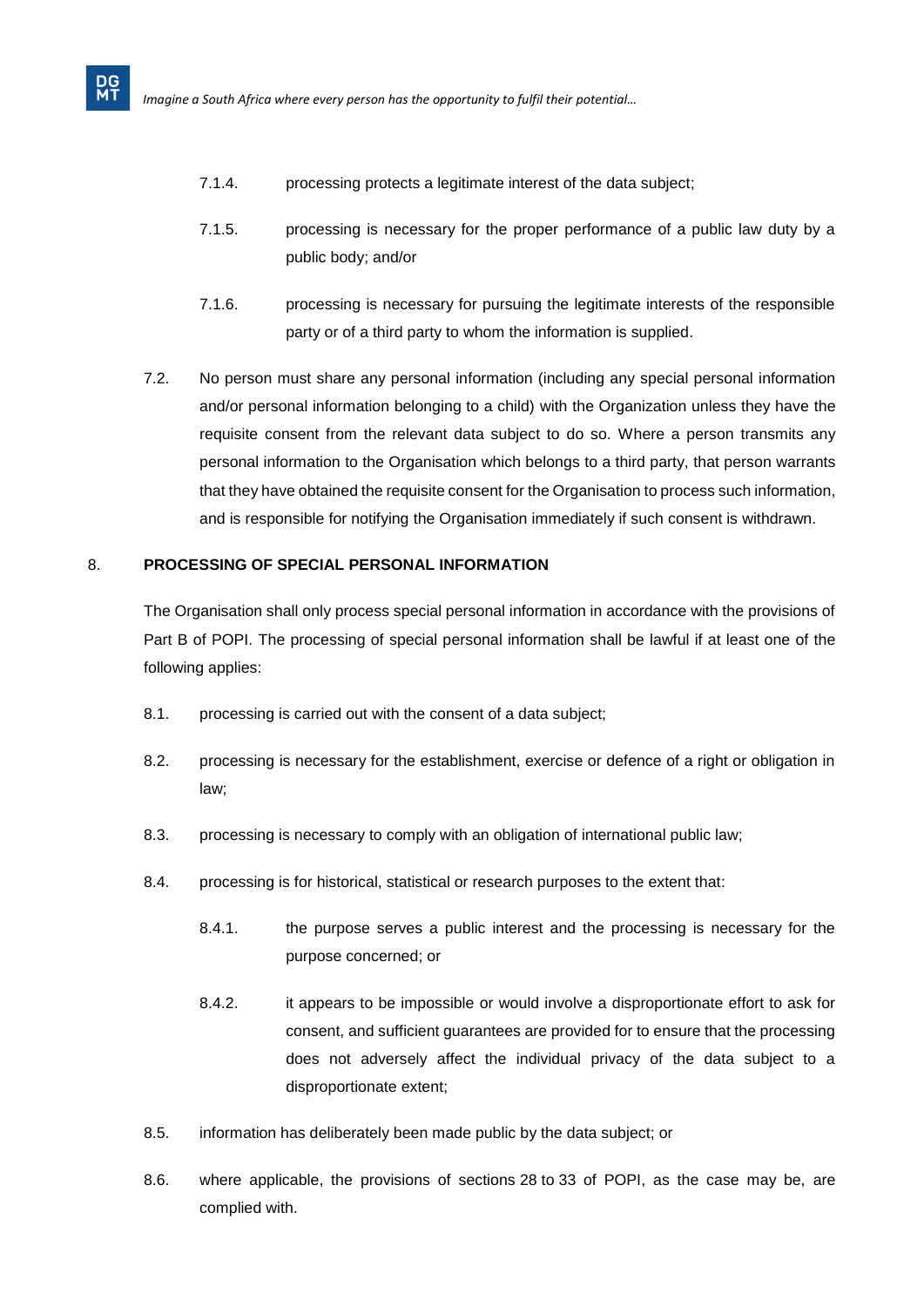# 9. **PROCESSING OF PERSONAL INFORMATION RELATING TO CHILDREN**

The Organisation shall only process personal information relating to a child in accordance with the provisions of Part C of POPI. The processing of personal information relating to a child shall be lawful if at least one of the following applies:

- 9.1. the processing is carried out with the prior consent of a competent [person;](https://popia.co.za/section-1-definitions/)
- 9.2. the processing is necessary for the establishment, exercise or defence of a right or obligation in law;
- 9.3. the processing is for historical, statistical or research purposes to the extent that:
	- 9.3.1. the purpose serves a public interest and the processing is necessary for the purpose concerned; or
	- 9.3.2. it appears to be impossible or would involve a disproportionate effort to ask for consent, and sufficient guarantees are provided for to ensure that the processing does not adversely affect the individual privacy of the [child](https://popia.co.za/section-1-definitions/) to a disproportionate extent; and/or
- 9.4. the relevant personal information has deliberately been made public by the [child](https://popia.co.za/section-1-definitions/) with the consent of a competent [person.](https://popia.co.za/section-1-definitions/)

# 10. **SPECIFIED, EXPLICIT, AND LEGITIMATE PURPOSES**

The Organisation only collects, processes, and holds personal information where there is a specified, explicit and legitimate purpose.

# 11. **ADEQUATE, RELEVANT, AND LIMITED DATA PROCESSING**

- 11.1. The Organisation will only collect and process personal information for and to the extent necessary for the specific purpose or purposes of which data subjects have been informed.
- 11.2. Examples of some of the personal information that the Organisation processes include:
	- 11.2.1. Employees / Prospective Employees:
		- Name
		- Contact details (including email address and contact number)
		- Physical address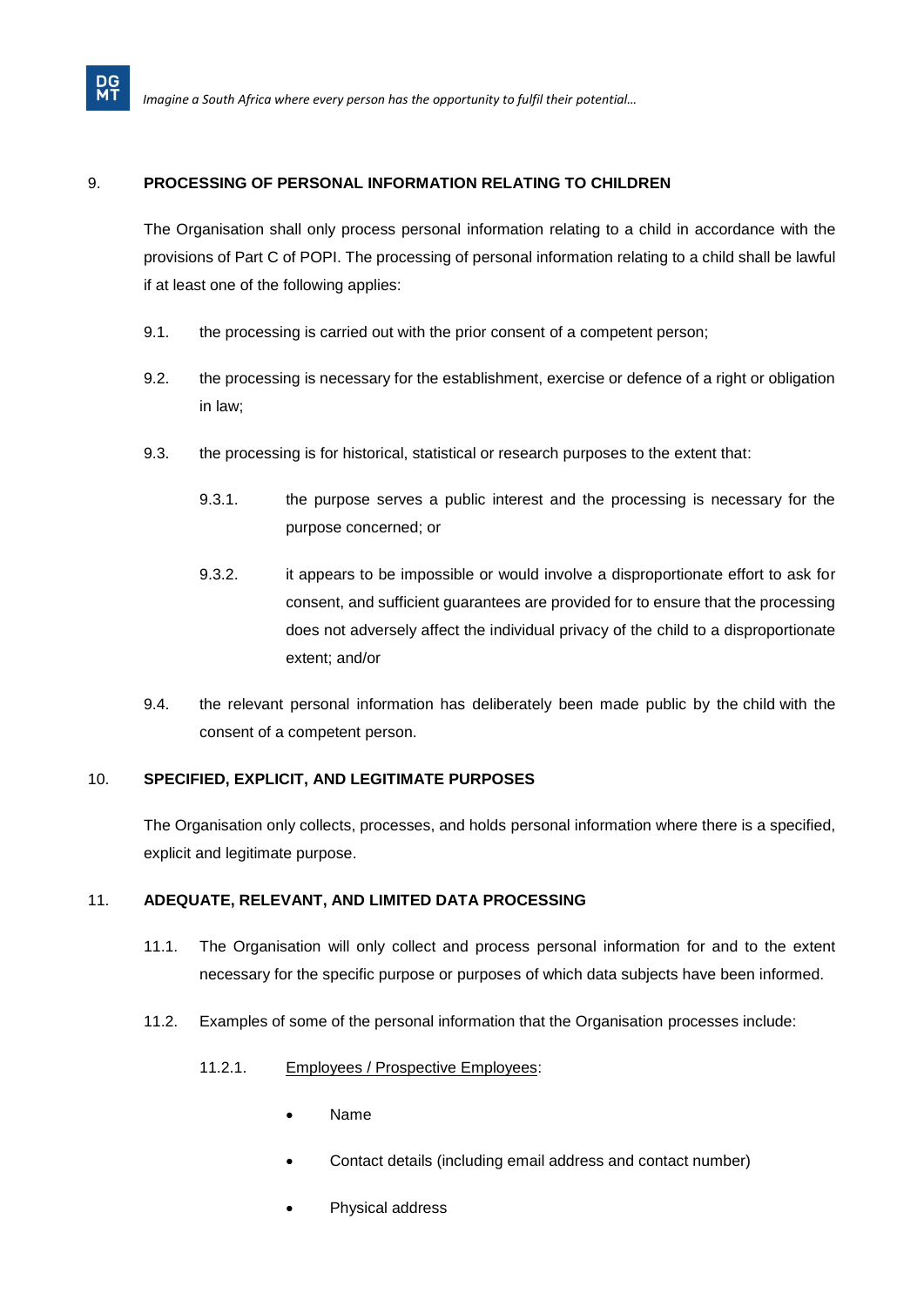- Identity number
- Income tax number

#### 11.2.2. Suppliers/Contractors:

- Name
- Contact details (including email address and contact number)
- VAT number
- Bank details (for payments)

#### 11.2.3. Funders

**DG**<br>MT

- Name
- Contact details (including email address and contact number)

#### 11.2.4. Beneficiaries/Project Participants:

- Name
- Contact details (including email address and contact number)
- Identity number
- Such other information as required for the relevant project, which may include special personal information and/or personal information relating to a child
- 11.3. Employees, agents, contractors, or other parties processing personal information on behalf of the Organisation shall:
	- 11.3.1. collect personal information only to the extent required for the performance of their duties, and only in accordance with this Policy; and
	- 11.3.2. process personal information only when the performance of their duties requires it.

#### 12. **ACCURACY OF PERSONAL INFORMATION**

12.1. The Organisation shall ensure that all personal information collected, processed, and held by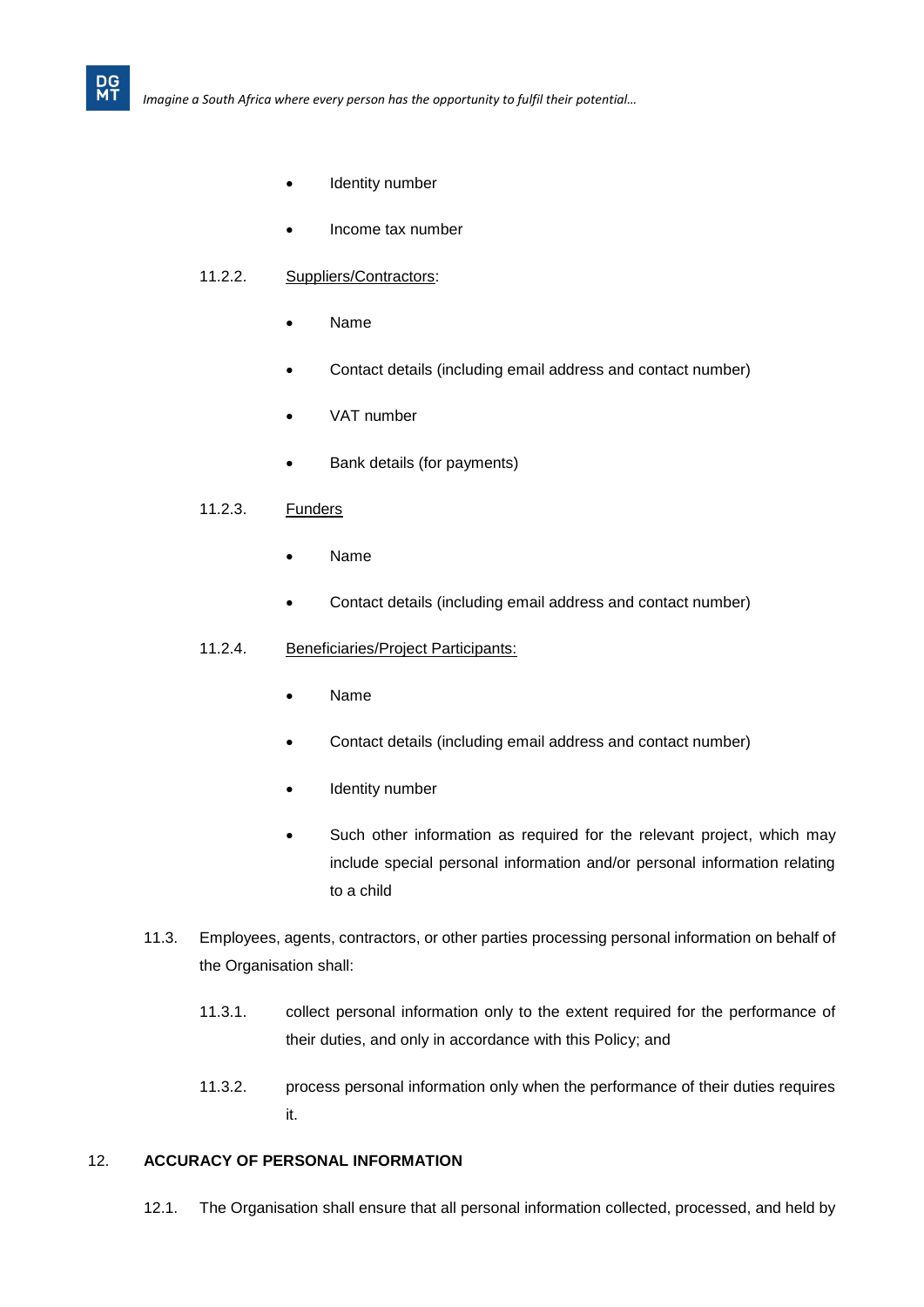it is kept accurate and up to date.

12.2. If any personal information is found to be inaccurate or out-of-date, all reasonable steps will be taken by the Organisation without delay to amend or erase that data, as appropriate.

# 13. **STORAGE AND RETENTION**

- 13.1. Personal data, is stored by the Organisation in the following ways and in the following locations:
	- 13.1.1. the Organisation's own servers, located in the Republic of South Africa;
	- 13.1.2. third-party servers, operated by, amongst others:
		- 13.1.2.1. Dropbox, located in the United States and, in certain instances, in Australia, Germany, Japan and the United Kingdom;
		- 13.1.2.2. Mailchimp, located in the United States;
		- 13.1.2.3. Active Campaigns, located in the Republic of South Africa;
		- 13.1.2.4. WhatsApp, located in the United States and in certain instances globally;
		- 13.1.2.5. Microsoft SharePoint, located in the European Union;
		- 13.1.2.6. Google Drive, located in located the United States;
		- 13.1.2.7. Salesforce, and located in the United States, Germany, Japan, the United Kingdom and France;
		- 13.1.2.8. Fluxx Database, located in Canada, Ireland and Australia;
		- 13.1.2.9. DigitalOcean, located in the United States, the Netherlands, Singapore, the United Kingdom, Germany, Canada and India;
		- 13.1.2.10. Logistics Management System, located in the Republic of South Africa
		- 13.1.2.11. Webmaster, located in the Republic of South Africa.
	- 13.1.3. computers permanently located at the Organisation's business premises;

**DG**<br>MT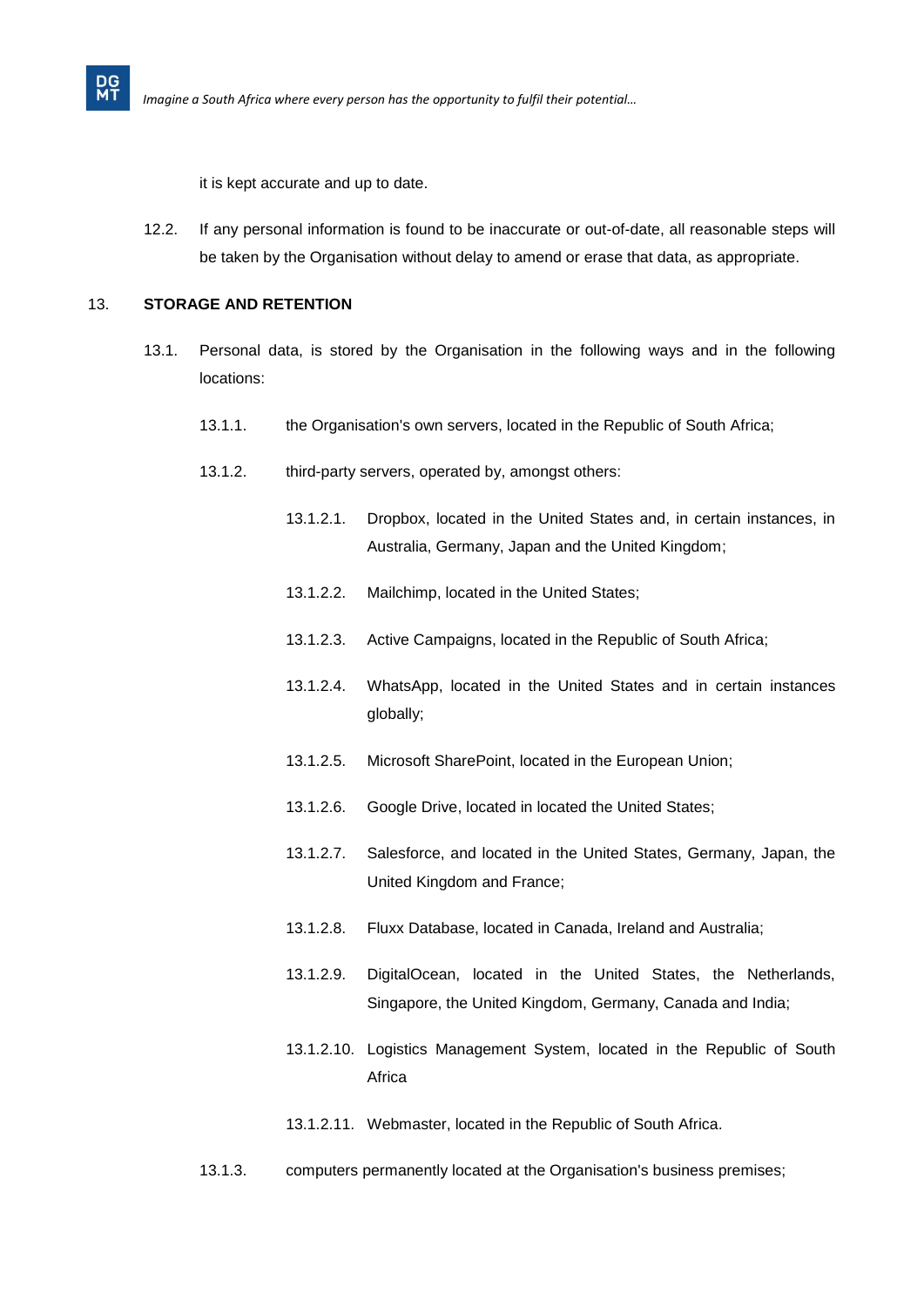- 13.1.4. laptop computers and other mobile devices provided by the Organisation to its employees, agents, and contractors;
- 13.1.5. computers and mobile devices owned by employees, agents, and contractors; and
- 13.1.6. physical records stored at the Organisation's premises, or the premises of the Organisation's partners/affiliates.
- 13.2. The Organisation shall not keep personal information for any longer than is necessary considering the purpose for which that personal information was originally collected, held, and processed.
- 13.3. When personal information is no longer required, it will either be de-identified, or all reasonable steps will be taken to erase or otherwise dispose of it without delay.

# 14. **SECURE PROCESSING**

**DG**<br>MT

- 14.1. The Organisation shall ensure that all personal information collected, held, and processed by it is kept secure and protected against unauthorised or unlawful processing and against accidental loss, destruction, or damage.
- 14.2. All technical and organisational measures taken to protect personal information shall be regularly reviewed and evaluated to ensure their ongoing effectiveness and the continued security of personal information.
- 14.3. The Organisation will adhere to the following guidelines to protect against the confidentiality, integrity, and availability of all personal information:
	- 14.3.1. only those with a genuine need to access and use personal information and who are authorised to do so may access and use it;
	- 14.3.2. personal information must be accurate and suitable for the purpose for which it is collected, held, and processed; and
	- 14.3.3. authorised users must always be able to access the personal information as required for the authorised purpose or purposes.

# 15. **ACCOUNTABILITY AND RECORD-KEEPING**

15.1. A data protection impact assessment shall be conducted if any processing of personal information presents a significant risk to the rights and freedoms of data subjects.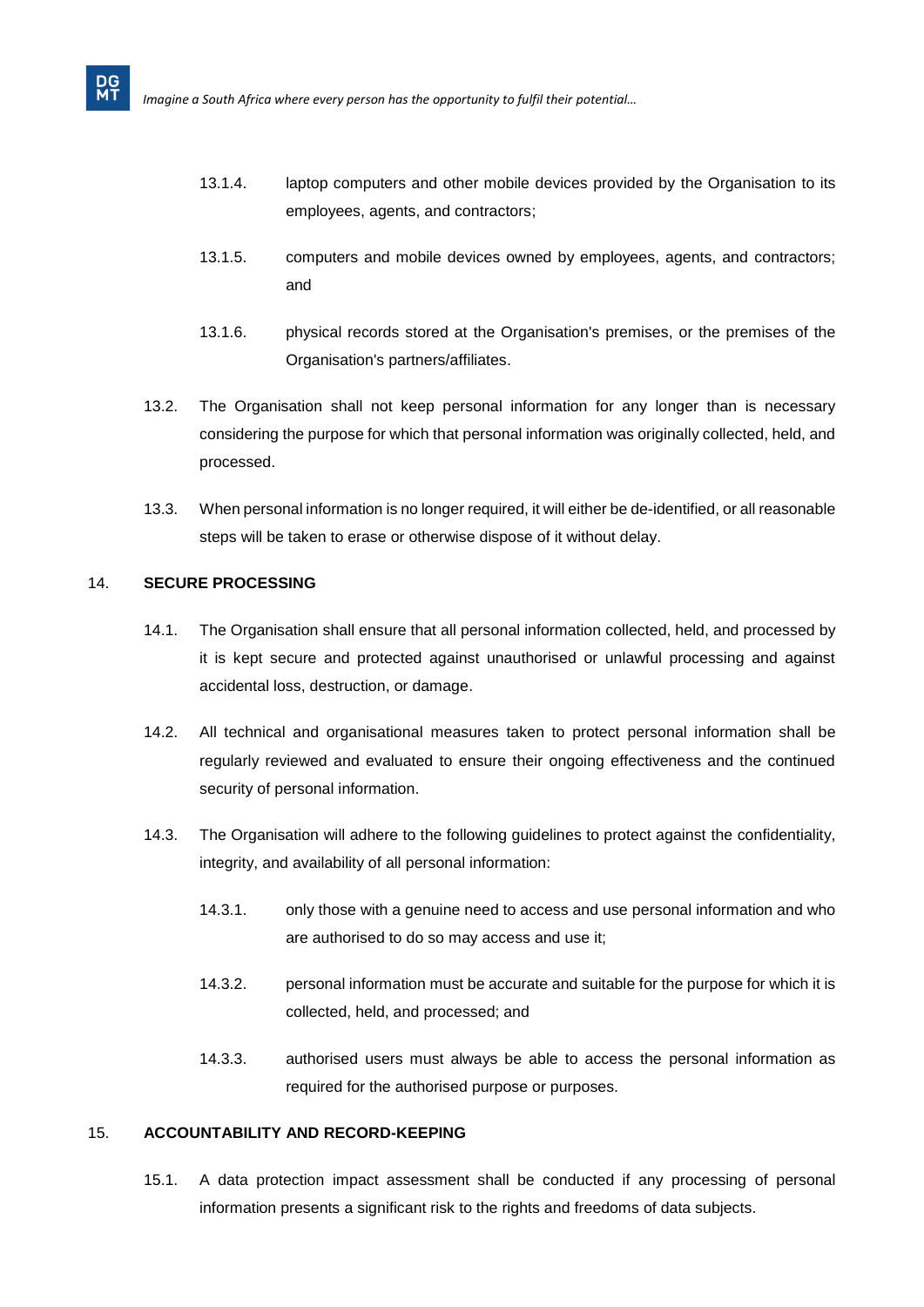- 15.2. The Organisation's data protection compliance shall be regularly reviewed and evaluated by the Information Officer.
- 15.3. The Organisation will keep adequate internal records in respect of the processing of personal information.

# 16. **DATA SUBJECT ACCESS**

**DG**<br>MT

- 16.1. Data subjects may, at any time, request the Information Officer to supply details as to the personal information which the Organisation holds about that data subject, what the Organisation is doing with that personal information, and why.
- 16.2. The Organisation does not charge a fee for the handling of normal requests. However, the Organisation reserves the right to charge reasonable fees for additional copies of information that has already been supplied to a data subject, and for requests that are manifestly unfounded or excessive, particularly where such requests are repetitive.

# 17. **RECTIFICATION OF PERSONAL INFORMATION**

- 17.1. Data subjects have the right to require the Organisation to rectify any of their personal information that is inaccurate or incomplete. The Organisation shall comply with such requests timeously.
- 17.2. In the event that any affected personal information has been disclosed to third parties, those parties shall be informed of any rectification that must be made to that personal information.

# 18. **ERASURE OF PERSONAL INFORMATION**

- 18.1. Data subjects have the right to request that the Organisation erases the personal information it holds about them in certain circumstances, for example, where the data subject withdraws its consent for the processing of its personal information.
- 18.2. Unless the Organisation has reasonable grounds to refuse to erase personal information, all requests for erasure shall be complied with timeously, and the data subject informed of the erasure.
- 18.3. In the event that any personal information that is to be erased in response to a data subject's request has been disclosed to third parties, those parties shall be informed of the erasure (unless it is impossible or would require disproportionate effort to do so).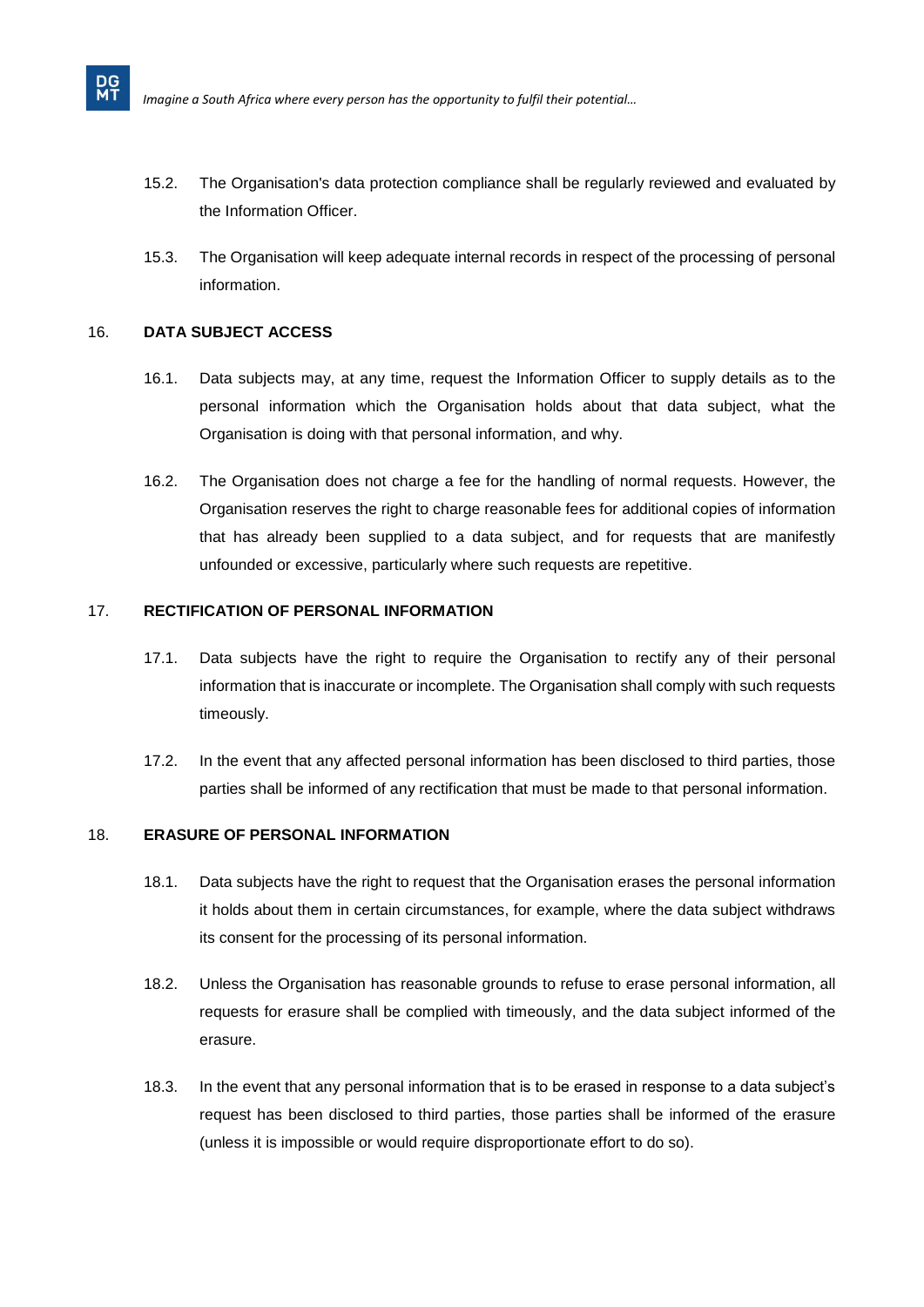# 19. **RESTRICTION OF PERSONAL INFORMATION PROCESSING**

- 19.1. A data subject may request that the Organisation ceases processing the personal information it holds about them. If a data subject makes such a request, the Organisation shall retain only the amount of personal information concerning that data subject (if any) that is necessary to ensure that the personal information in question is not processed further.
- 19.2. In the event that any affected personal information has been disclosed to third parties, those parties shall be informed of the applicable restrictions on processing it (unless it is impossible or would require disproportionate effort to do so).

# 20. **DATA PORTABILITY**

**DG**<br>MT

Data subjects have the right to receive a copy of their personal information in the Organisation's possession in a structured, commonly used and machine-readable format, and to request its transmission to another entity.

# 21. **OBJECTIONS TO PROCESSING PERSONAL INFORMATION**

- 21.1. Data subjects have the right to object to the Organisation processing their personal information based on legitimate interests, for direct marketing (including profiling), and processing for research and statistics purposes.
- 21.2. Where a data subject objects to the Organisation processing their personal information based on its legitimate interests, the Organisation shall cease such processing immediately, unless it can be demonstrated that the Organisation's legitimate grounds for such processing override the data subject's interests, rights, and freedoms, or that the processing is necessary for the conduct of legal claims.
- 21.3. Where a data subject objects to the Organisation processing their personal information for direct marketing purposes, the Organisation shall cease such processing promptly.
- 21.4. Where a data subject objects to the Organisation processing their personal information for research and statistics purposes, the data subject must demonstrate grounds relating to his or her particular situation. The Organisation is not required to comply if the research is necessary for the performance of a task carried out for reasons of public interest.

# 22. **DIRECT MARKETING**

22.1. The Organisation shall obtain a data subject's prior consent for direct marketing (including email and text messaging), and shall not approach a data subject more than once for the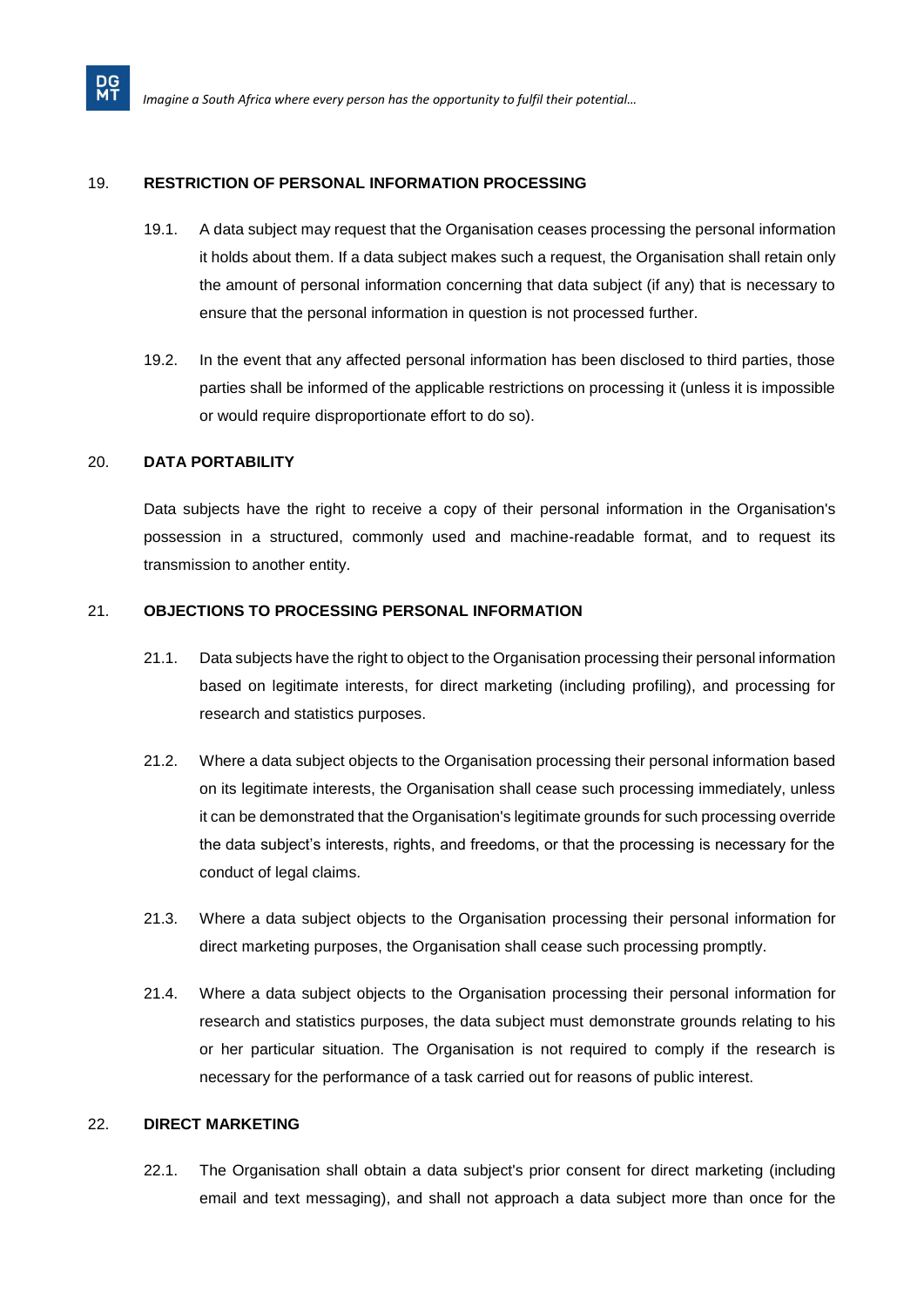purpose of obtaining their consent to direct marketing.

- 22.2. If a data subject objects to direct marketing, the Organisation shall comply with the request promptly.
- 22.3. The Organisation will not approach a data subject for purposes of direct marketing if that data subject has previously withheld consent.

#### 23. **TECHNICAL AND ORGANISATIONAL SECURITY MEASURES**

- 23.1. Where possible, the following technical and organisational measures shall be implemented to protect the security of personal information:
	- 23.1.1. appropriate firewalls anti-virus protections shall be implemented and regular malware scans shall be conducted;
	- 23.1.2. emails containing personal information must be marked "confidential";
	- 23.1.3. personal information should only be transmitted over secure networks;
	- 23.1.4. personal information shall not be transmitted over a wireless network if there is a reasonable wired alternative;
	- 23.1.5. all personal information transferred physically should be transferred in a suitable container and marked "confidential";
	- 23.1.6. all hardcopies of personal information, along with any electronic copies stored on physical media shall be stored securely and appropriate access control measures shall be implemented;
	- 23.1.7. no personal information shall be shared informally, and if access is required in respect of any personal information, such access should be requested in writing;
	- 23.1.8. no personal information shall be transferred to any employees, agents, contractors, or other parties, whether such parties are working on behalf of the Organisation or not, without prior authorisation;
	- 23.1.9. personal information shall be handled with care at all times and should not be left unattended;
	- 23.1.10. all electronic copies of personal information shall be stored securely using passwords and where appropriate, encrypted;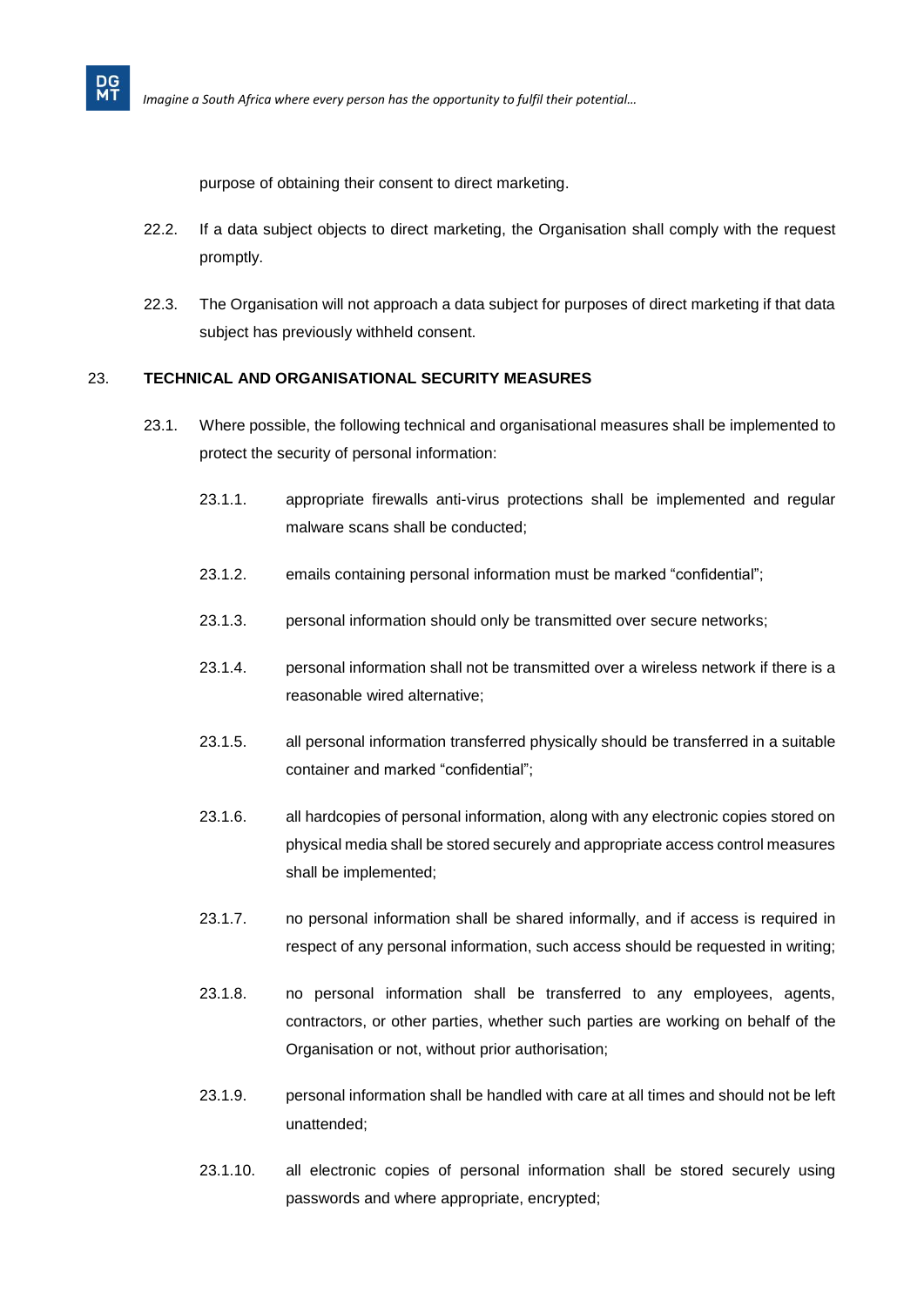- 23.1.11. all passwords used to protect personal information shall be changed regularly;
- 23.1.12. no passwords shall be written down or shared. If a password is forgotten, it must be reset using the applicable method; and
- 23.1.13. no unauthorised software may be installed on any computer or device owned by the Organisation, without prior written approval from the Information Officer.
- 23.1.14. all employees and other parties working on behalf of the Organisation shall be bound to comply with the Data Protection Laws and this Policy;
- 23.1.15. all employees and other parties handling personal information on behalf of the Organisation shall exercise care and caution when discussing any work relating to personal information;
- 23.1.16. the methods of collecting, holding, and processing personal information shall be regularly evaluated and reviewed by the Information Officer; and
- 23.1.17. all agents, contractors, or other parties handling personal information on behalf of the Organisation shall ensure that all persons who have access to such personal information are held to the same degree of care as contemplated in this Policy.
- 23.2. Where any agent, contractor or other party handling personal information on behalf of the Organisation fails in their obligations under the Data Protection Laws and/or this Policy, that party shall indemnify and hold harmless the Organisation against any costs, liability, damages, loss, claims or proceedings which may arise out of that failure.

# 24. **TRANSFERRING PERSONAL DATA TO ACROSS BORDERS**

The Organisation may, from time to time, transfer personal information to countries outside of the country in which the personal information was collected, but only where one of the following principles applies:

- 24.1. the third party who is the recipient of the information is subject to a law, binding corporate rules or binding agreement which provide an adequate level of protection that:
	- 24.1.1. effectively upholds principles for reasonable processing of the information that are substantially similar to the conditions for the lawful processing of personal information relating to a data subject who is a natural [person](https://popia.co.za/section-1-definitions/) and, where applicable, a juristic [person;](https://popia.co.za/section-1-definitions/) and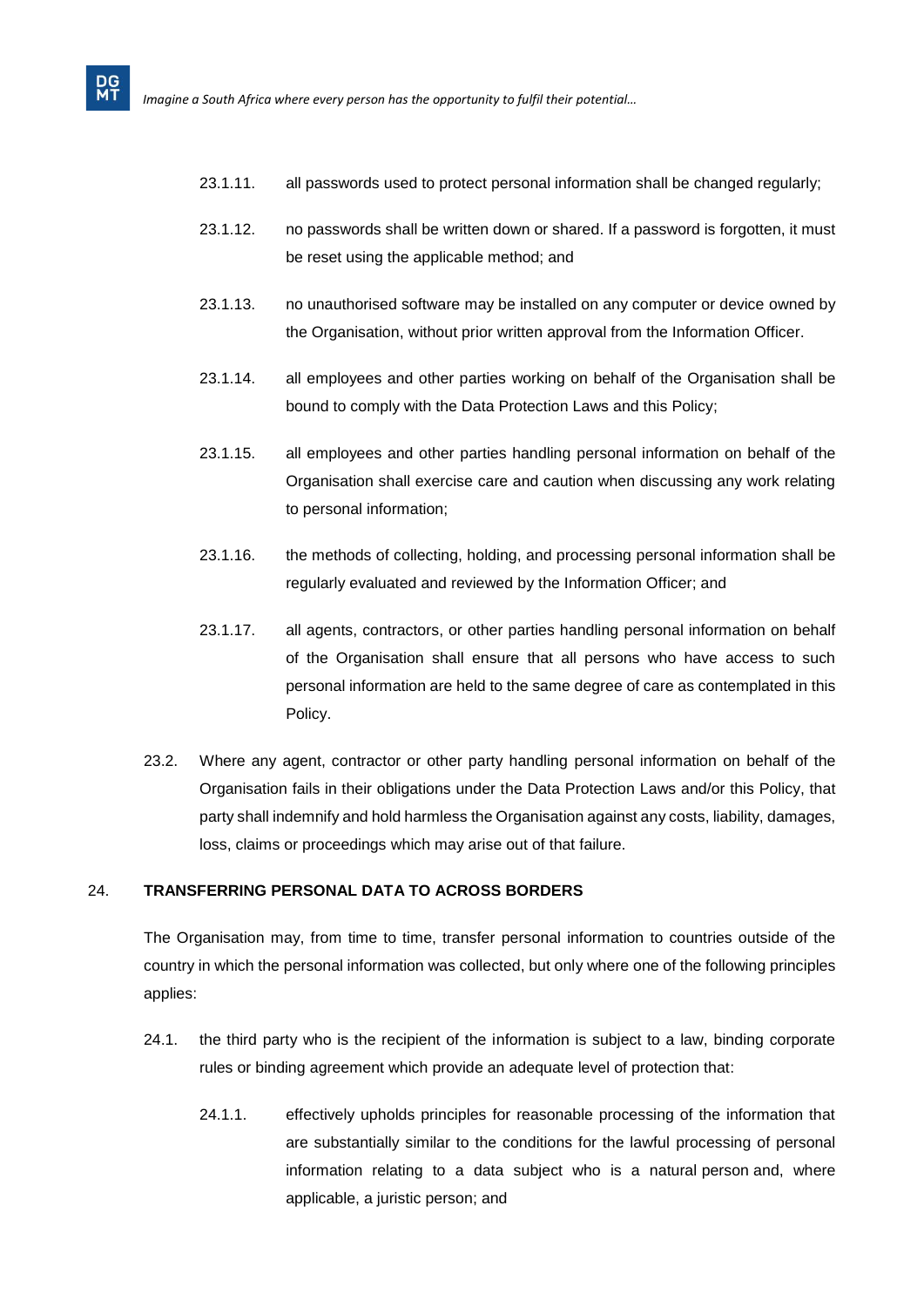- 24.1.2. includes provisions, that are substantially similar to this section, relating to the further transfer of personal information from the recipient to third parties who are in a foreign country;
- 24.2. the data subject consents to the transfer;

- 24.3. the transfer is necessary for the performance of a contract between the data subject and the responsible party, or for the implementation of pre-contractual measures taken in response to the data subject's request;
- 24.4. the transfer is necessary for the conclusion or performance of a contract concluded in the interest of the data subject between the responsible party and a third party; or
- 24.5. the transfer is for the benefit of the data subject, and:
	- 24.5.1. it is not reasonably practicable to obtain the consent of the data subject to that transfer;
	- 24.5.2. if it were reasonably practicable to obtain such consent, the data subject would be likely to give it.

#### 25. **PERSONAL INFORMATION BREACH NOTIFICATION**

- 25.1. All personal information breaches must be reported immediately to the Organisation's Information Officer.
- 25.2. If an employee, agent, contractor, or other party working on behalf of the Organisation becomes aware of or suspects that a personal information breach has occurred, they shall notify the Information Officer immediately, and shall not attempt to investigate it themselves. All evidence relating to the personal information breach in question should be carefully retained.
- <span id="page-16-0"></span>25.3. Where there are reasonable grounds to believe that the personal information of a data subject has been accessed or acquired by any unauthorised person, the Organisation shall, as soon as reasonably possible, notify, in writing:
	- 25.3.1. the Regulator (within 72 hours, where GDPR is applicable); and
	- 25.3.2. the data subject, unless the identity of such data subject cannot be established.
- 25.4. The notification referred to in clause [25.3](#page-16-0) shall include, at a minimum, the following information: